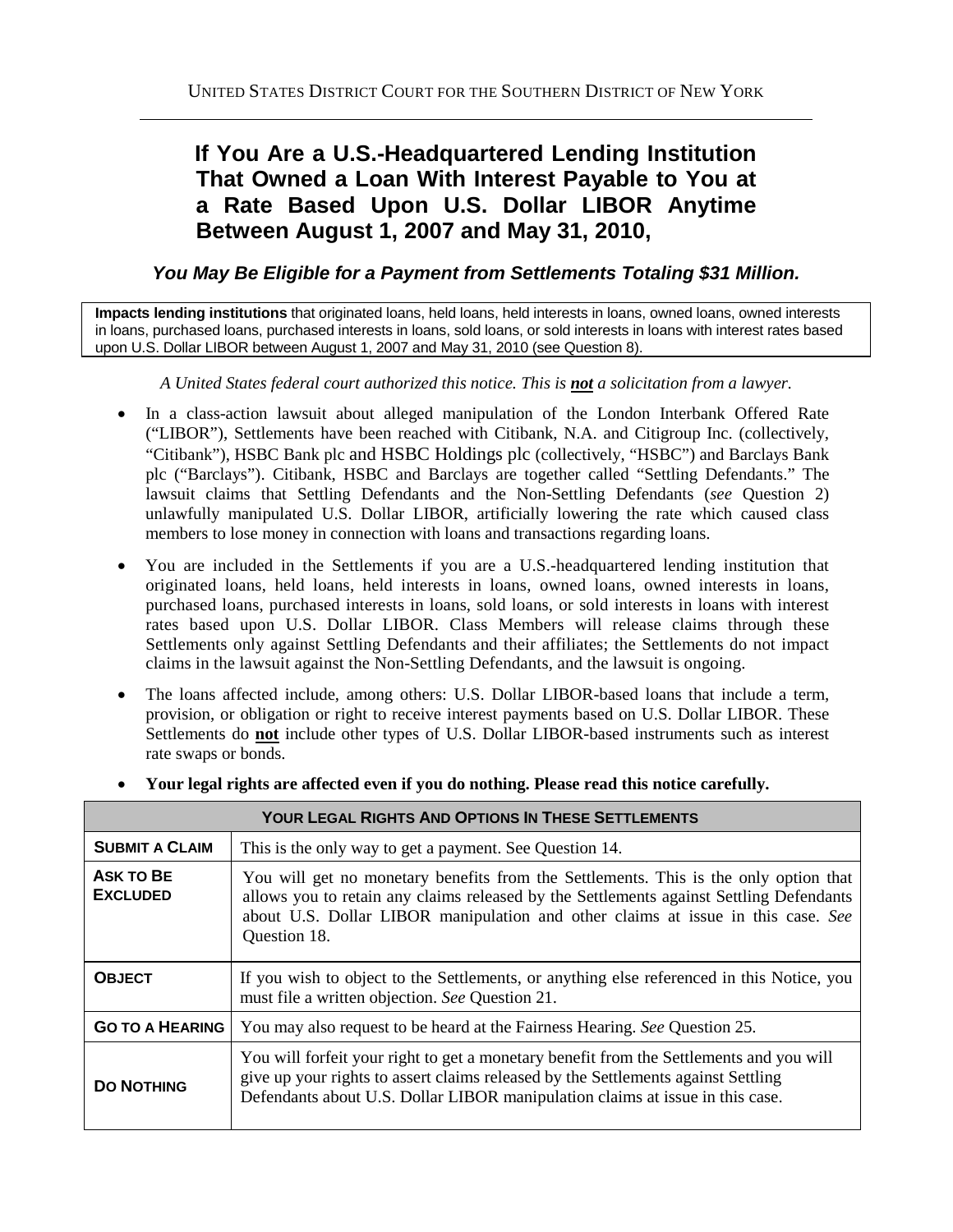- These rights and options—**and the deadlines to exercise them**—are explained in this notice.
- The Court will decide whether to approve the Settlements. Payments will only be made if the Court approves the Settlements and after any appeals are resolved. Please be patient.

| <b>What This Notice Contains</b>                                                                                                                                                                                                                                      |  |  |  |
|-----------------------------------------------------------------------------------------------------------------------------------------------------------------------------------------------------------------------------------------------------------------------|--|--|--|
| Why is there a notice?<br>1.<br>What is this lawsuit about?<br>2.<br>3.<br>Are there any related lawsuits?<br>What is a class action?<br>4.<br>Why did the Parties settle?<br>5.                                                                                      |  |  |  |
| How do I know if I am part of the Settlements?<br>6.<br>What is the London Interbank Offered Rate (LIBOR)?<br>7.<br>What U.S. Dollar LIBOR-based loans are covered by the Settlements?<br>8.<br>What if I am not sure whether I am included in the Settlements?<br>9. |  |  |  |
| 10. What do the Settlements provide?<br>11. How much will my payment be?<br>12. When will I receive my payment?<br>13. What am I giving up to stay in the Class?                                                                                                      |  |  |  |
| 14. How can I receive a payment?<br>15. What if my claim is rejected?                                                                                                                                                                                                 |  |  |  |
| 16. How do I exclude myself from the Settlements?<br>17. If I do not exclude myself, can I sue Settling Defendants for the same thing later?<br>18. If I exclude myself, can I still get a payment from the Settlements?                                              |  |  |  |
| 19. Do I have a lawyer in the case?<br>20. How will the lawyers be paid?                                                                                                                                                                                              |  |  |  |
| 21. How do I tell the Court if I object to the Settlements?<br>22. What is the difference between objecting and asking to be excluded?                                                                                                                                |  |  |  |
| 23. When and where will the Court decide whether to approve the Settlements?<br>24. Do I have to attend the hearing?<br>25. May I speak at the hearing?                                                                                                               |  |  |  |
| 26. How do I get more information?                                                                                                                                                                                                                                    |  |  |  |
| 2<br>QUESTIONS? Call toll-free 1-833-609-9716 or visit www.LendersLiborSettlements.com                                                                                                                                                                                |  |  |  |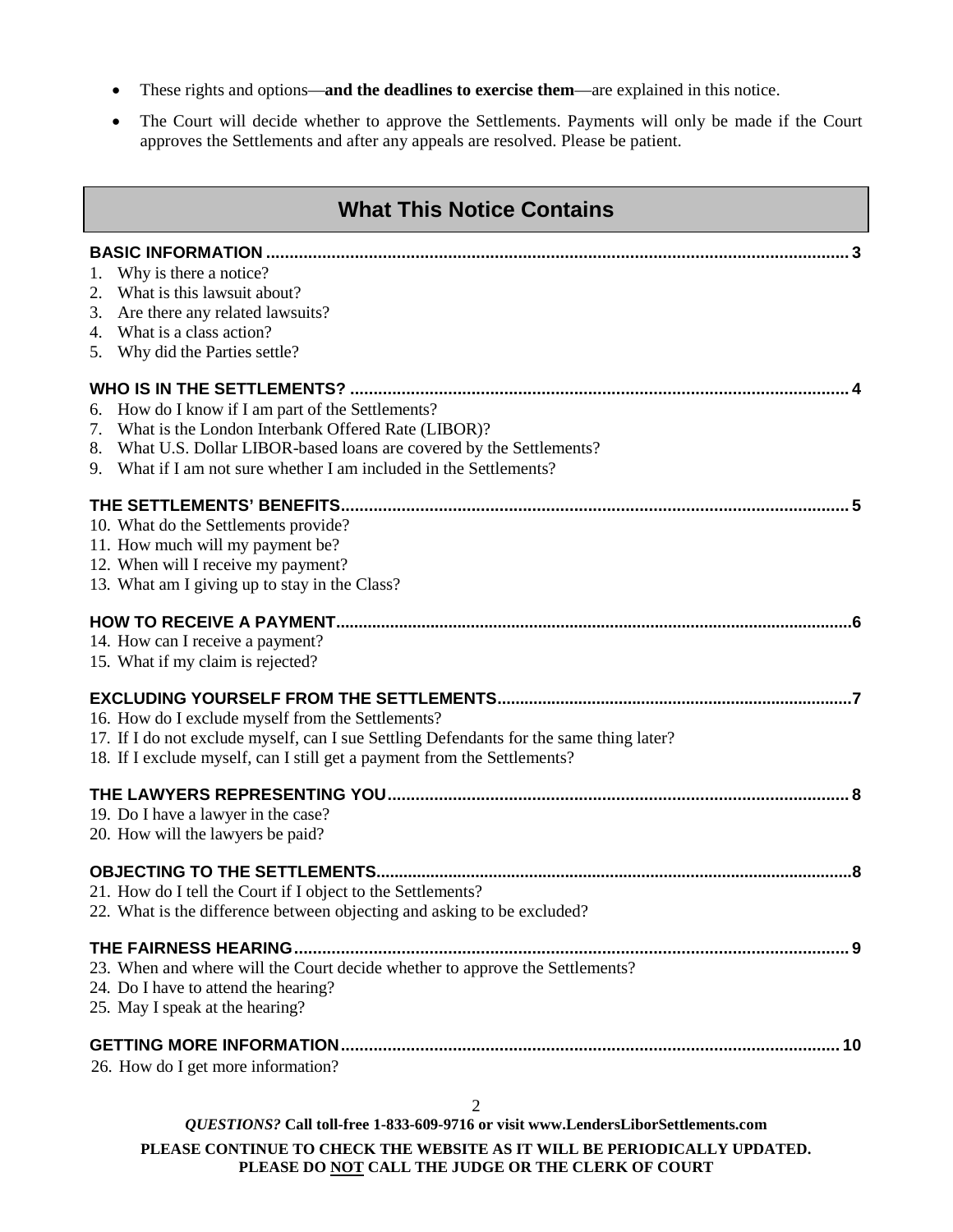## **1. Why is there a notice?**

A Court authorized this notice because you have a right to know about proposed Settlements in this class-action lawsuit and about all of your options before the Court decides whether to give final approval to the Settlements. This notice explains the lawsuit, the Settlements, and your legal rights.

Judge Naomi Reice Buchwald of the United States District Court for the Southern District of New York is overseeing this case. This litigation has been consolidated within *In re LIBOR-Based Financial Instruments Antitrust Litigation*, MDL No. 2262, and these Settlements relate to an action referred to as the "Lender Action" because it involves plaintiffs who originated loans, held loans, held interests in loans, owned loans, owned interests in loans, purchased loans, purchased interests in loans, sold loans, or sold interests in loans with interest rates based upon U.S. Dollar LIBOR between August 1, 2007 and May 31, 2010 (the "Class Period").

## **2. What is this lawsuit about?**

Banks on the U.S. Dollar LIBOR panel (and their affiliates) around the world were sued by lending institutions ("Plaintiffs") who claim that the banks manipulated U.S. Dollar LIBOR during the financial crisis, artificially lowering the rate. Plaintiffs claim that Settling Defendants and other banks manipulated U.S. Dollar LIBOR, and that, as a result, institutions that originated, held, purchased or sold loans tied to U.S. Dollar LIBOR did not receive as much interest payments for their U.S. Dollar LIBOR-based loans as they should have and/or paid more or received less than they should have in connection with loan transactions. Settling Defendants and the Non-Settling Defendants deny these claims and maintain they did nothing wrong. Plaintiffs in the Lender Action have brought (a) common-law fraud, and (b) conspiracy to commit fraud claims against Settling Defendants and the Non-Settling Defendants.

Although the Court has sustained the fraud claims asserted by The Berkshire Bank against certain Defendants, the Court has dismissed the fraud claims asserted by the Government Development Bank for Puerto Rico as barred by the statute of limitations. Moreover, on February 28, 2018, the Court denied The Berkshire Bank's motion for class certification. In so doing, the Court held, among other things, that a class action is not appropriate because (i) common issues do not predominate over individual ones; (ii) class-action status would not be superior to the maintenance of individual actions; and (iii) the proposed class representative, The Berkshire Bank, did not meet the adequacy of representation requirements imposed by Fed. R. Civ. P. 23(a)(4). The Berkshire Bank is continuing to pursue only its individual claims. The Berkshire Bank petitioned the Court of Appeals for the Second Circuit to review the Court's denial of class certification. The Court of Appeals has denied that petition. Given the Court of Appeals's decision, the only remaining avenue for reversal of the denial of class certification is an appeal taken after the entry of final judgment on the merits. Accordingly, settlements are likely to be the only way that Lender Class Members will achieve any recovery through the Lender Action.

Settlements have been reached with Citibank, HSBC and Barclays and that is why you are receiving this Notice. The Settlements do not impact claims in the lawsuit against the Non-Settling Defendants, and the lawsuit is ongoing as an individual action.

In addition to the Settling Defendants the other named Defendants are:

- Bank of America Corporation, Bank of America, N.A.;
- Bank of Tokyo Mitsubishi UFJ Ltd.;
- British Bankers' Association, BBA Enterprises Ltd, and BBA LIBOR Ltd;
- Coöperatieve Centrale Raiffeisen Boerenleenbank B.A.;
- Credit Suisse Group AG;
- Deutsche Bank AG;

#### *QUESTIONS?* **Call toll-free 1-833-609-9716 or visit www.LendersLiborSettlements.com**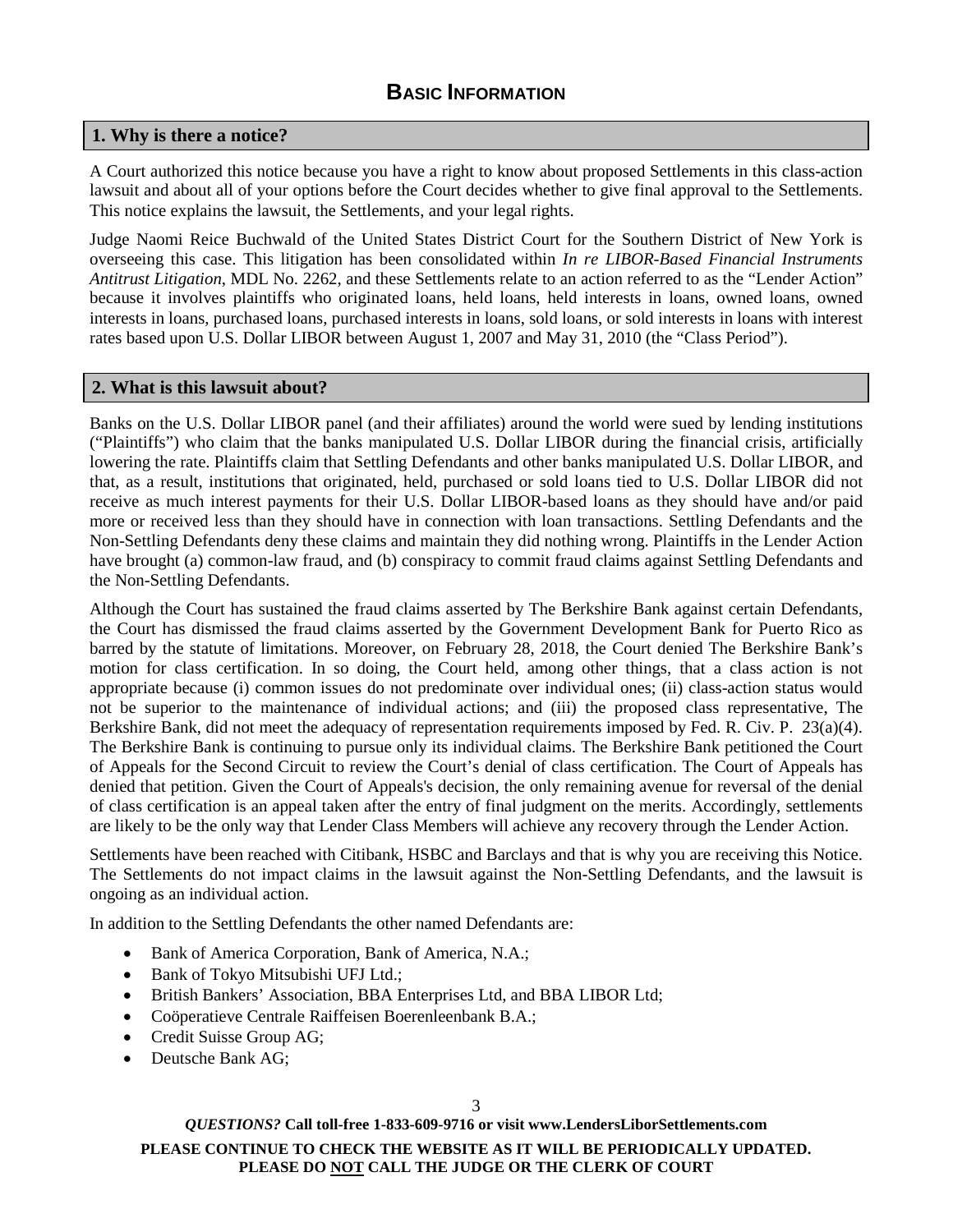- JPMorgan Chase & Co. and JPMorgan Chase Bank;
- Lloyds Banking Group PLC;
- HBOS PLC:
- Royal Bank of Canada;
- The Norinchunkin Bank;
- The Royal Bank of Scotland Group PLC;
- UBS AG; and
- WestLB AG and Westdeutsche Immobilenbank AG

## **3. Are there any related lawsuits?**

Yes. There are many cases involving similar facts and allegations that have been consolidated as a multidistrict litigation ("MDL") in the U.S. District Court for the Southern District of New York, entitled: *In re LIBOR Financial Instruments Litigation*, 11-MD-2262. These Settlements are made with Plaintiffs in the Lender Action only.

#### **4. What is a class action?**

In a class action, "Class Representatives" sue on behalf of themselves and others with similar claims, who together are the "Class" or "Class Members." In these Settlements, the Class Representatives are The Berkshire Bank and the Government Development Bank for Puerto Rico. In a class action, one court action resolves the issues for all Class Members, except for those who exclude themselves from the Class. While The Berkshire Bank and Government Development Bank for Puerto Rico represented the Class in negotiating the Settlements, the Court has ruled that The Berkshire Bank did not meet the adequacy of representation requirements imposed by Fed. R. Civ. P. 23(a)(4).

#### **5. Why did the Parties settle?**

The Parties have engaged in lengthy negotiations and Plaintiffs and Settling Defendants have agreed to these Settlements. By agreeing to settle, the Parties avoid the costs and uncertainty of further litigation, and the people affected will get a chance to receive compensation. The Class Representatives and their attorneys think the Settlements are best for all Lender Class Members. The proposed Settlements do not mean that any law was broken or that Settling Defendants did anything wrong.

# **WHO IS IN THE SETTLEMENTS?**

If you received mailed notice of the Settlements, then you may be a Class Member. But even if you did not receive a notice, you may be a Class Member, as described below.

## **6. How do I know if I am part of the Settlements?**

You are included in the Settlements if you (lending institution) are:

- Headquartered in the United States; and
- Originated loans, held loans, held interests in loans, owned loans, owned interests in loans, purchased loans, purchased interests in loans, sold loans, or sold interests in loans with interest rates based upon U.S. Dollar LIBOR between August 1, 2007 and May 31, 2010 (*see* Question 8).

## *QUESTIONS?* **Call toll-free 1-833-609-9716 or visit www.LendersLiborSettlements.com**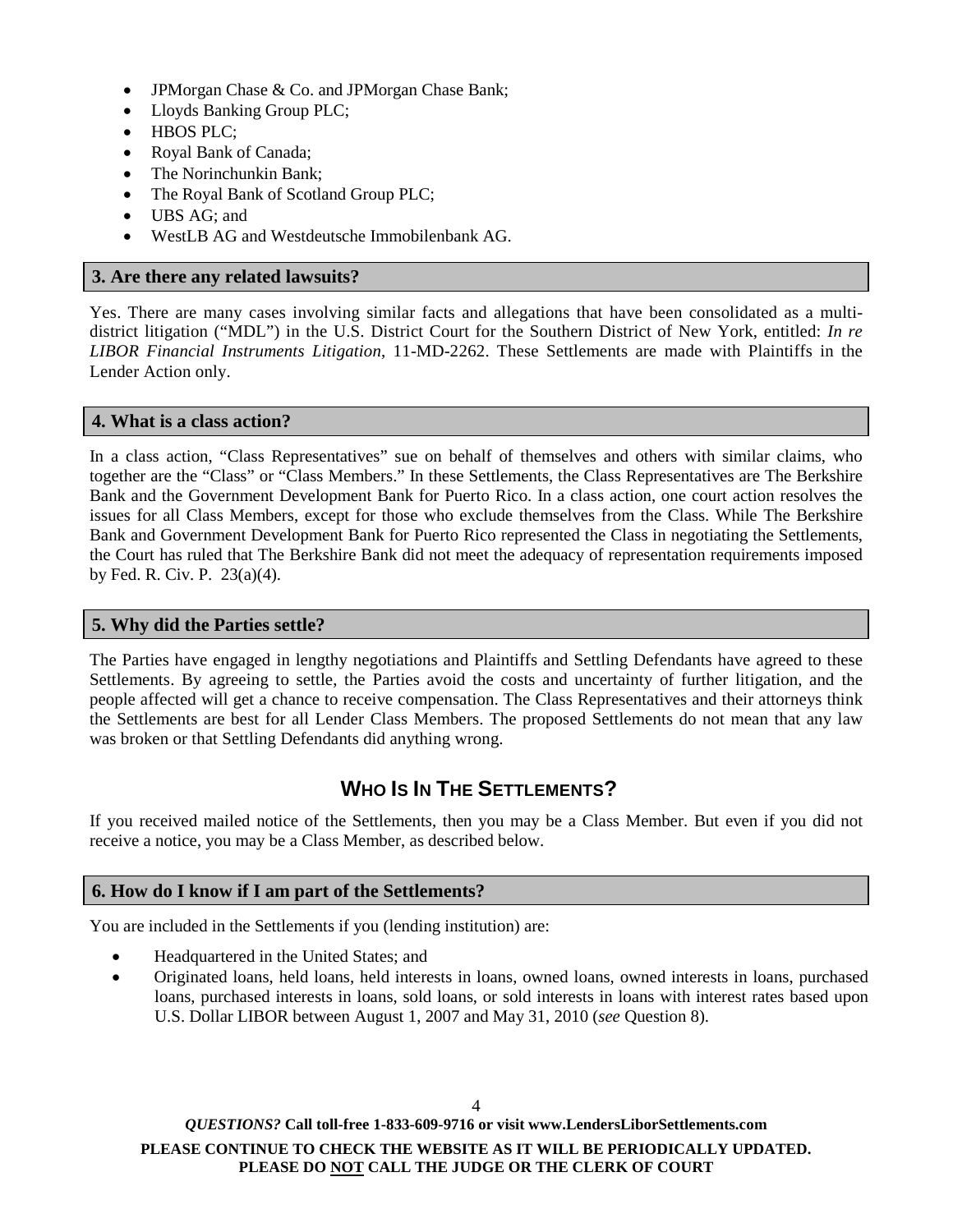You are **not** a member of the Class, even if you meet the above criteria, if you are:

- One of the Defendants or alleged co-conspirators or their employees, officers, or directors;
- One of the Defendants' parent companies, subsidiaries, affiliates, legal representatives, heirs, assigns, or any person acting on their behalf;
- An entity in which any Defendants have a controlling interest.

#### **7. What is the London Interbank Offered Rate (LIBOR)?**

U.S. Dollar LIBOR is based upon the rates at which each individual bank on the U.S. Dollar LIBOR panel could borrow funds, were it to do so by asking for and then accepting inter-bank offers in reasonable market size, just prior to 11:00 am London time, and is calculated as the average of the middle eight contributed rates by the sixteen panel banks each day. It is the reference point for determining interest rates for financial instruments worldwide. LIBOR rates are calculated for several currencies, such as U.S. Dollars, and several borrowing periods, ranging from overnight to one year. They are published each business day. The Settlements and litigation only involve U.S. Dollar LIBOR

## **8. What U.S. Dollar LIBOR-based instruments are covered by the Settlements?**

The Settlements relate to U.S. Dollar LIBOR-based loans that include any term, provision, obligation or right to be paid or to receive interest based upon U.S. Dollar LIBOR.

## **9. What if I am not sure whether I am included in the Settlements?**

If you are not sure whether you are included in the Settlements, you may call 1-833-609-9716 with questions or visit www.LendersLiborSettlements.com. You may also write with questions to Lenders LIBOR Settlements, c/o JND Legal Administration, P.O. Box 91347, Seattle, WA 98111.

# **THE SETTLEMENTS' BENEFITS**

## **10. What do the Settlements provide?**

The Settlements with the Settling Defendants will create a \$31 million Settlement Fund (\$23 million from Citibank, \$4 million from HSBC and \$4 million from Barclays) that will be used to pay eligible Class Members who submit valid claims. The cost to administer the Settlements, attorneys' fees, and the payment to the Class Representatives will come out of the Settlement Fund (*see* Question 20).

More details are in the Settlement Agreements, which are available at www.LendersLiborSettlements.com.

## **11. How much will my payment be?**

The Settlement Fund will be distributed to settlement class members *pro rata*, in proportion to a reasonable estimate of their damages, after deduction of any fees and expenses (*see* Question 20). This distribution will be made pursuant to a Plan of Distribution, which is available at www.LendersLiborSettlements.com. The Plan of Distribution provides that each Class Member will receive a *pro rata* distribution, based on the reduced interest the Class Member received during the Class Period as a result of the alleged suppression. A chart showing the applicable amount of alleged suppression during the Class Period is available on the website, and it is based on expert modeling the Plaintiffs have used in support of their litigation. Class Members will have the option to

## *QUESTIONS?* **Call toll-free 1-833-609-9716 or visit www.LendersLiborSettlements.com**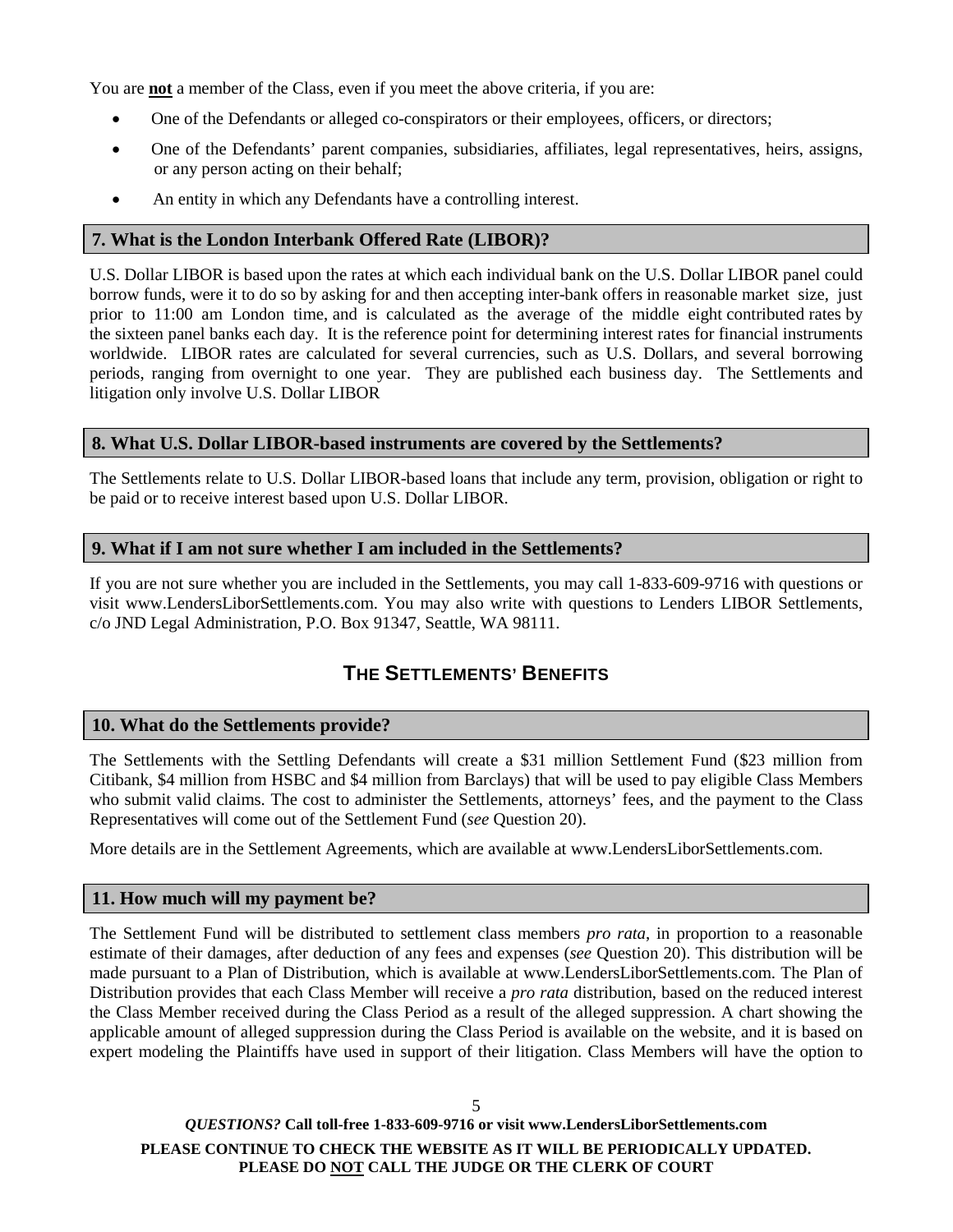comment or object to any portion of the Plan of Distribution at the Fairness Hearing. The Settlement Agreements will remain in place if the Court rejects or alters the proposed Plan of Distribution, but otherwise approves the Settlements.

#### **12. When will I receive my payment?**

Class Members who are entitled to payments will receive their payments after the Court grants final approval to the Settlements and after any appeals are resolved (*see* "The Fairness Hearing" below). If there are appeals, resolving them can take time. Please be patient.

## **13. What am I giving up to stay in the Class?**

Unless you exclude yourself from the Settlements, you will give up your right to sue Settling Defendants for the claims being resolved by these Settlements. The specific claims you are giving up against Settling Defendants and all related parties are called "Released Claims" and are set forth in the Consolidated Proposed Order for Final Approval of the Settlement:

> [A]ny and all manner of claims, rights, demands, obligations, damages, actions or causes of action, cross-claims, counter-claims, judgments, suits, obligations, debts, setoffs, rights of recovery, charges or liabilities of any kind whatsoever (however denominated), of every nature and description, whether known or unknown, whether suspected or unsuspected, whether class or individual, whether fixed or contingent, in law or in equity, whether arising under federal, state, common, statutory or foreign law or regulation (including Rule 11 of the Federal Rules of Civil Procedure), whether directly, representatively, derivatively, or in any other capacity, that arise out of or relate in any way to (i) the origination, ownership, holding, purchase, or sale of loans or interests in loans with interest rates based upon U.S. Dollar LIBOR, and (ii) the acts, facts, statements, or omissions that were or could have been alleged or asserted by the Lender Plaintiffs or any Lender Class Member in the Lender Action or in any other action in any court or forum, except for claims relating to enforcement of the Settlement.

Upon court approval of the Settlements, you will be "releasing" Citibank, HSBC, Barclays and all related persons or entities as described in the Settlement Agreements and the Proposed Final Judgment and Order of Dismissal with Prejudice granting Final Approval to the Settlements. These documents are available at www.LendersLiborSettlements.com. Please read these documents carefully. If you have any questions you can contact the law firm listed in Question 19 for free or you can, of course, speak with your own lawyer.

# **HOW TO RECEIVE A PAYMENT**

## **14. How can I receive a payment?**

To be eligible for a payment, you will need to complete and submit a proof of claim by **November 20, 2018**. Claims may be submitted online at www.LendersLiborSettlements.com. If you submit a proof of claim with your contact information, you will receive future notifications containing additional important information, including with respect to any future Settlements. You may also download and mail your completed proof of claim to:

> Lenders LIBOR Settlements c/o JND Legal Administration P.O. Box 91347 Seattle, WA 98111

*QUESTIONS?* **Call toll-free 1-833-609-9716 or visit www.LendersLiborSettlements.com PLEASE CONTINUE TO CHECK THE WEBSITE AS IT WILL BE PERIODICALLY UPDATED. PLEASE DO NOT CALL THE JUDGE OR THE CLERK OF COURT**

6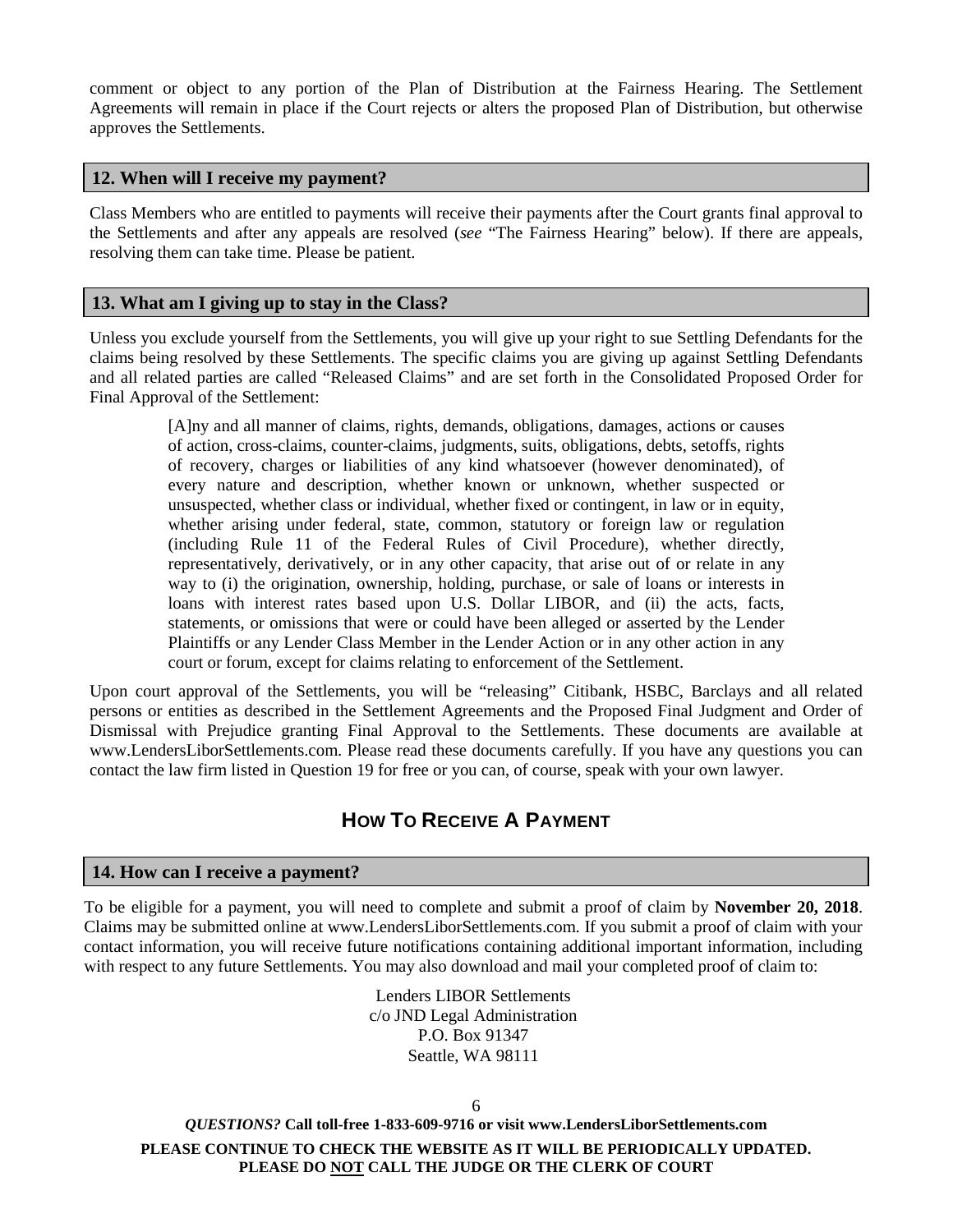#### **15. What if my claim is rejected?**

The Settlements provide a process for Class Members to contest the rejection of a claim. You will get further details in the letter you receive after your claim has been processed. If your claim is rejected, you may request a review. You will need to do so in writing and submit reasons for why you are contesting the rejection along with any supporting documentation. If your dispute cannot be resolved, it may be presented to the Court for review. The Court's decision will be final and binding. More details are in the Settlement Agreements, which are available at www.LendersLiborSettlements.com.

# **EXCLUDING YOURSELF FROM THE SETTLEMENTS**

If you do not want to participate in these Settlements, and you want to keep the right to sue Citibank, HSBC and/or Barclays about the issues in this case, then you must exclude yourself, or "opt out" of, the Class.

## **16. How do I exclude myself from the Settlements?**

To exclude yourself from the Settlements, you must mail a letter or other written document to the Settlement Administrator ("Request for Exclusion").

A Request for Exclusion must:

- Be in writing:
- Be signed by you or your authorized representative;
- State your name, address, and phone number;
- Include (1) proof of membership in the Class and (2) a signed statement that "I/we hereby request that I/we be excluded from the proposed Lender Class in the *In re LIBOR-Based Financial Instruments Antitrust Litigation*, MDL No. 2262";
- List and provide documentation regarding any instruments held by you within the Settlement Class definition, including the origination, purchase, receipt of, holding or sale of any interest in all loans with interest rates based on USD LIBOR during the Class Period, including any loans issued to you during the Class Period. Such documentation should also demonstrate any amounts paid or received in connection with such loans during the Class Period, including the interest received or paid during the Class Period for such loans; and
- Be mailed to the Claims Administrator at the address provided below and postmarked no later than **November 20, 2018** or any other date set by the Court.

You must also provide any other information reasonably requested by the Claims Administrator. You must mail your Request for Exclusion, postmarked no later than **November 20, 2018**, to Lenders LIBOR Settlements, c/o JND Legal Administration, P.O. Box 91347, Seattle, WA 98111.

## **17. If I do not exclude myself, can I sue Citibank, HSBC or Barclays for the same thing later?**

No. Unless you exclude yourself, you give up the right to sue Citibank, HSBC and Barclays for the claims that you released through these Settlements.

*QUESTIONS?* **Call toll-free 1-833-609-9716 or visit www.LendersLiborSettlements.com PLEASE CONTINUE TO CHECK THE WEBSITE AS IT WILL BE PERIODICALLY UPDATED. PLEASE DO NOT CALL THE JUDGE OR THE CLERK OF COURT**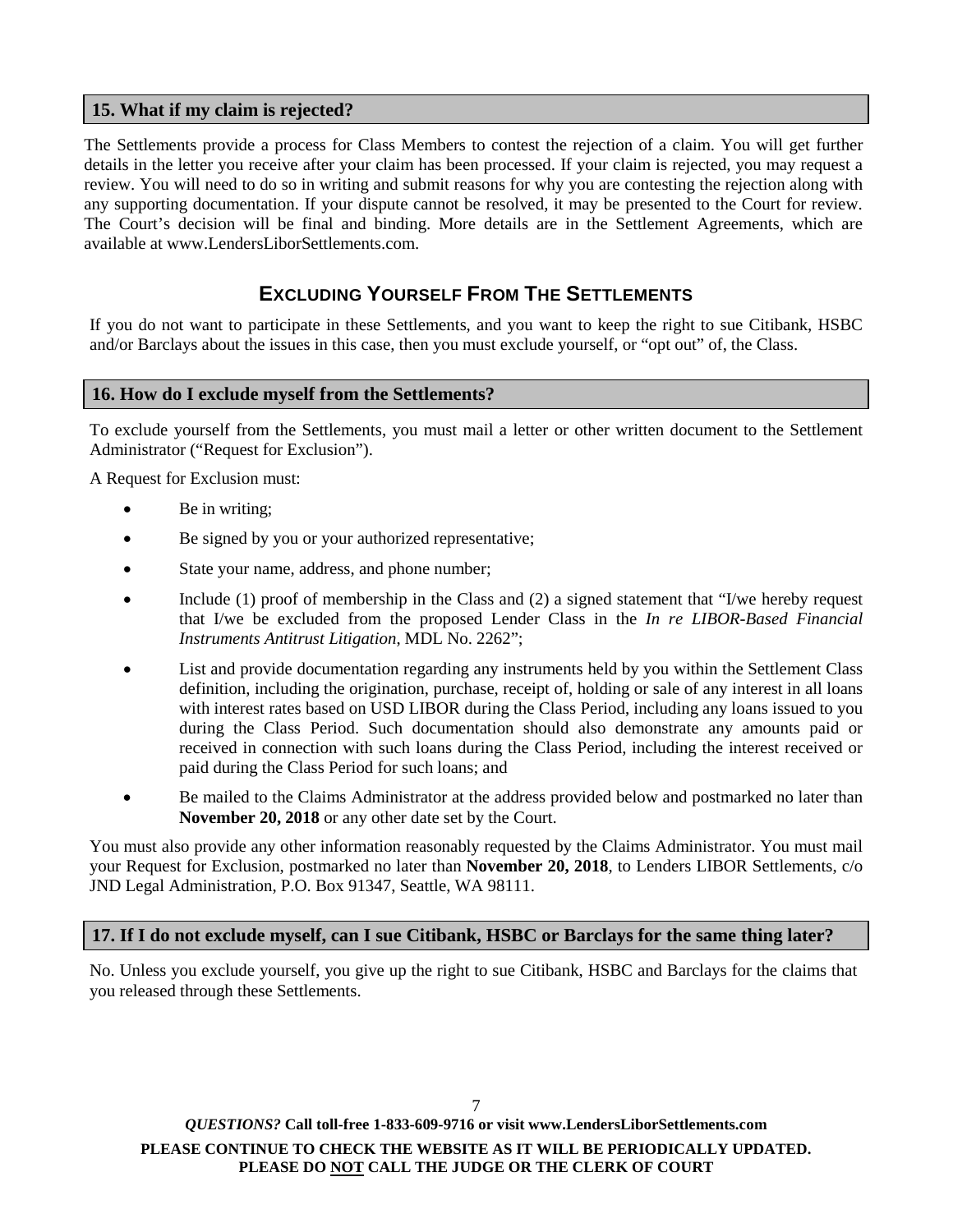## **18. If I exclude myself, can I still get a payment from these Settlements?**

No. You will not get a payment if you exclude yourself from these Settlements.

# **THE LAWYERS REPRESENTING YOU**

#### **19. Do I have a lawyer in the case?**

The Court has appointed the Pomerantz LLP law firm to represent all Lender Class Members as interim "Class Counsel." The firm can be contacted at:

Jeremy A. Lieberman POMERANTZ LLP 600 Third Avenue 20th Floor New York, NY 10016

You will not be charged for contacting this lawyer. If you want to be represented by your own lawyer, you may hire one at your own expense.

#### **20. How will the lawyers be paid?**

Class Counsel will ask the Court for attorneys' fees up to one-third of the \$31 million Settlement Fund as well as reimbursement for costs and expenses. The fees and expenses awarded by the Court will be paid out of the Settlement Fund. The Court will decide the amount of fees to award. Class Counsel may choose to share part of any attorneys' fees awarded by the Court with Mordchai Krausz, Esq., in accordance with the level of his work and responsibility in the prosecution of this Action. Class Counsel's choice to share any of the attorneys' fees awarded by the Court is not subject to Court approval and it will not influence the amount of attorneys' fees awarded to Class Counsel by the Court. Class Counsel will also request that special service payments of up to \$40,000 each be paid from the Settlement Fund to the Class Representatives for their service as representatives on behalf of the whole Class.

# **OBJECTING TO THE SETTLEMENTS**

#### **21. How do I tell the Court if I object to the Settlements?**

If you are a member of the Lender Class, you may object to any portion of the Settlements. To object, you must submit a letter or other written document that includes the following:

- Your name, address, and telephone number;
- A statement saying that you object to the Lender Class Settlement in *In re LIBOR-Based Financial Instruments Antitrust Litigation*, MDL No. No. 2262;
- Whether you plan to appear at the Fairness Hearing (*see* Question 24);
- Proof of membership in the Class, including documentation evidencing that you originated loans, held loans, held interests in loans, owned loans, owned interests in loans, purchased loans, purchased interests in loans, sold loans, or sold interests in loans with interest rates based upon U.S. Dollar LIBOR between August 1, 2007 and May 31, 2010;

#### *QUESTIONS?* **Call toll-free 1-833-609-9716 or visit www.LendersLiborSettlements.com**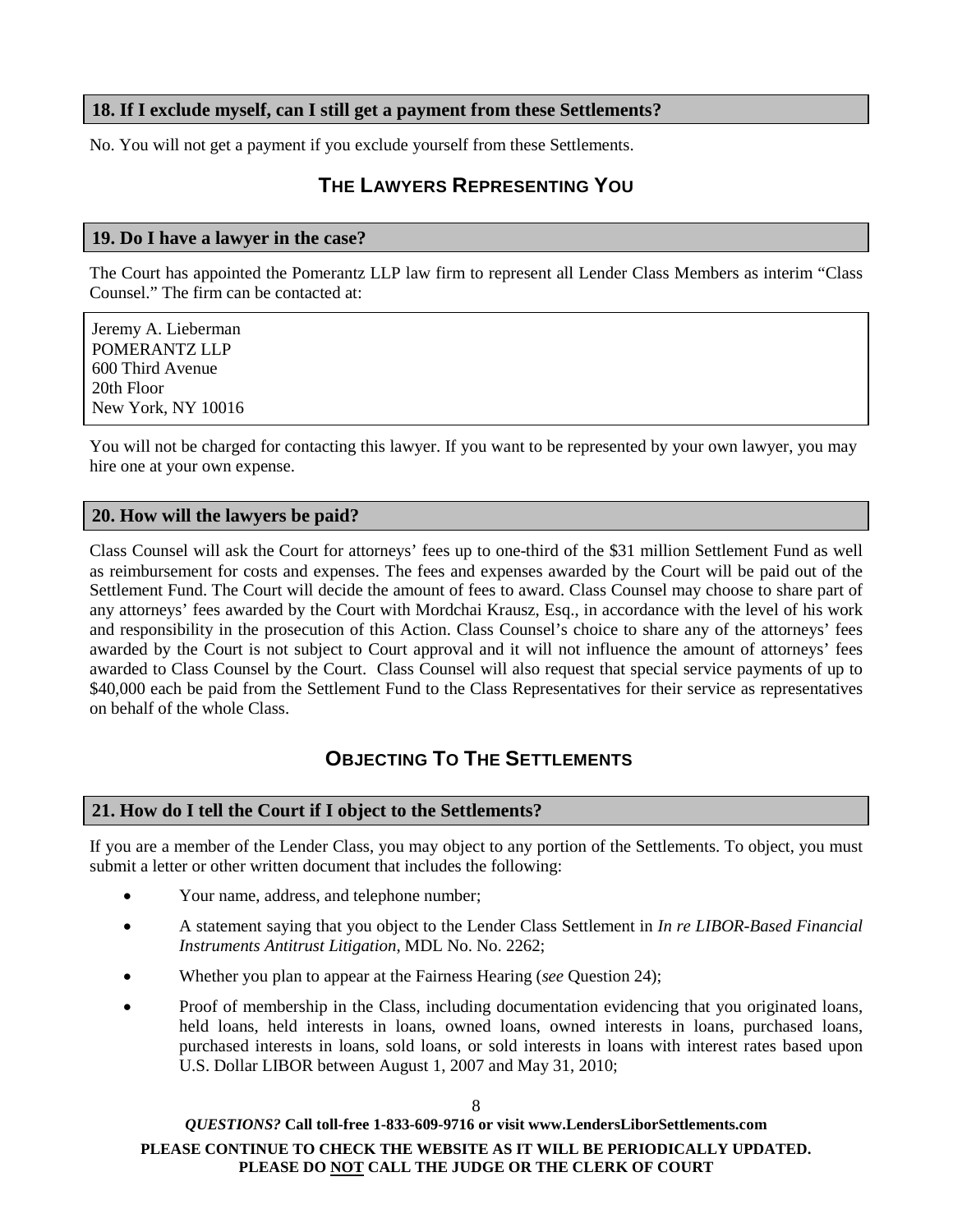- The specific reasons you object to the Settlements, along with any supporting materials or documents that you want the Court to consider; and
- Your signature.

The objection must be mailed to the addresses listed below with a postmark no later than **November 20, 2018.**

| <b>COURT</b>                                                                                                                      | <b>LENDER CLASS COUNSEL</b>                                                                   | <b>BARCLAYS' COUNSEL</b>                                                                |
|-----------------------------------------------------------------------------------------------------------------------------------|-----------------------------------------------------------------------------------------------|-----------------------------------------------------------------------------------------|
| Hon. Naomi Reice Buchwald<br>Daniel Patrick Moynihan<br><b>United States Courthouse</b><br>500 Pearl Street<br>New York, NY 10007 | Jeremy A. Lieberman<br>Pomerantz LLP<br>600 Third Avenue,<br>20th Floor<br>New York, NY 10016 | Matthew J. Porpora<br>Sullivan & Cromwell LLP<br>125 Broad Street<br>New York, NY 10004 |
| <b>CITIBANK'S COUNSEL</b>                                                                                                         | <b>HSBC'S COUNSEL</b>                                                                         |                                                                                         |
| Andrew A. Ruffino                                                                                                                 | J. Matthew Goodin                                                                             |                                                                                         |
| Covington & Burling LLP                                                                                                           | Locke Lord LLP                                                                                |                                                                                         |
| The New York Times Building                                                                                                       | 111 S Wacker Drive                                                                            |                                                                                         |
| 620 Eighth Avenue                                                                                                                 | Chicago, IL 60606                                                                             |                                                                                         |
| New York, NY 10018                                                                                                                |                                                                                               |                                                                                         |

If your objection is not postmarked by the deadline and does not include the information listed above, it will not be valid.

## **22. What is the difference between objecting and asking to be excluded?**

Objecting is simply telling the Court that you disagree with something about the Settlements. You can object only if you do not exclude yourself from the Class. Excluding yourself is telling the Court that you do not want to be part of the Class. If you exclude yourself, you have no basis to object because the Settlements no longer affect you.

# **THE FAIRNESS HEARING**

The Court will hold a hearing to decide whether to approve the Settlements and any requests for fees and expenses. You may attend and you may ask to speak, but you do not have to.

#### **23. When and where will the Court decide whether to approve the Settlements?**

The Court will hold a Fairness Hearing at 11:00 am. on **December 20, 2018**, at the Daniel Patrick Moynihan United States Courthouse, Southern District of New York, 500 Pearl Street, New York, NY 10007, Courtroom 21A. The Court may move the hearing to a different location or time without additional notice. Updated information can be obtained at www.LendersLiborSettlements.com or by calling 1-833-609-9716. At this hearing, the Court will consider whether the Settlements, Plan of Distribution, and any proposed fees and expenses are fair, reasonable, and adequate. If there are objections, the Court will consider them and will listen to people who have asked to speak at the hearing. The Court will also address Class Counsel's request for attorneys' fees and reimbursement for costs and expenses. After the hearing, the Court will decide whether to approve the Settlements. We do not know how long these decisions will take.

*QUESTIONS?* **Call toll-free 1-833-609-9716 or visit www.LendersLiborSettlements.com PLEASE CONTINUE TO CHECK THE WEBSITE AS IT WILL BE PERIODICALLY UPDATED. PLEASE DO NOT CALL THE JUDGE OR THE CLERK OF COURT**